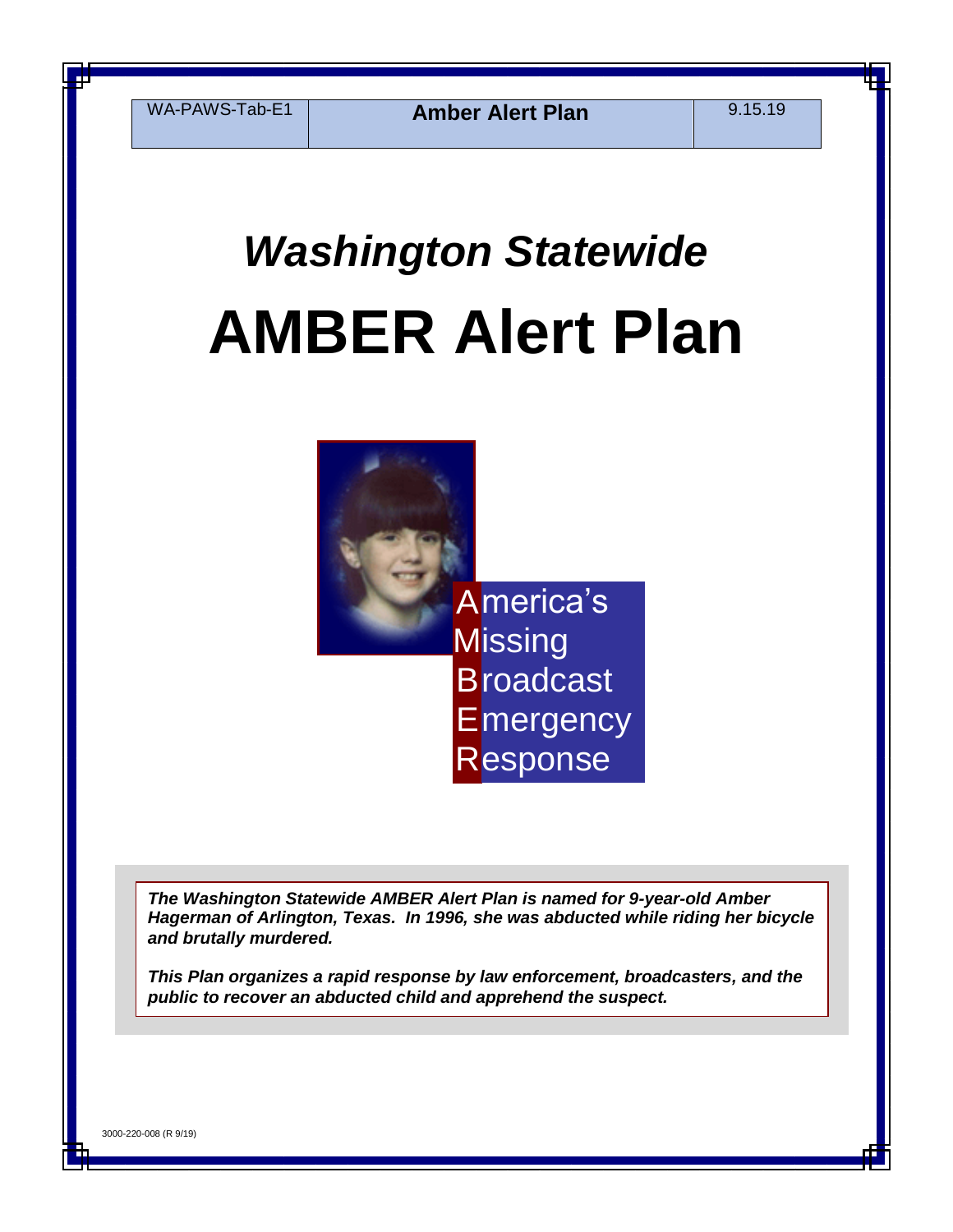## **TABLE OF CONTENTS**

| Department of Transportation Follow-Up Announcement Schedule4            |
|--------------------------------------------------------------------------|
| Wireless Emergency Alerts/Commercial Mobile Alerting System (WEA/CMAS) 5 |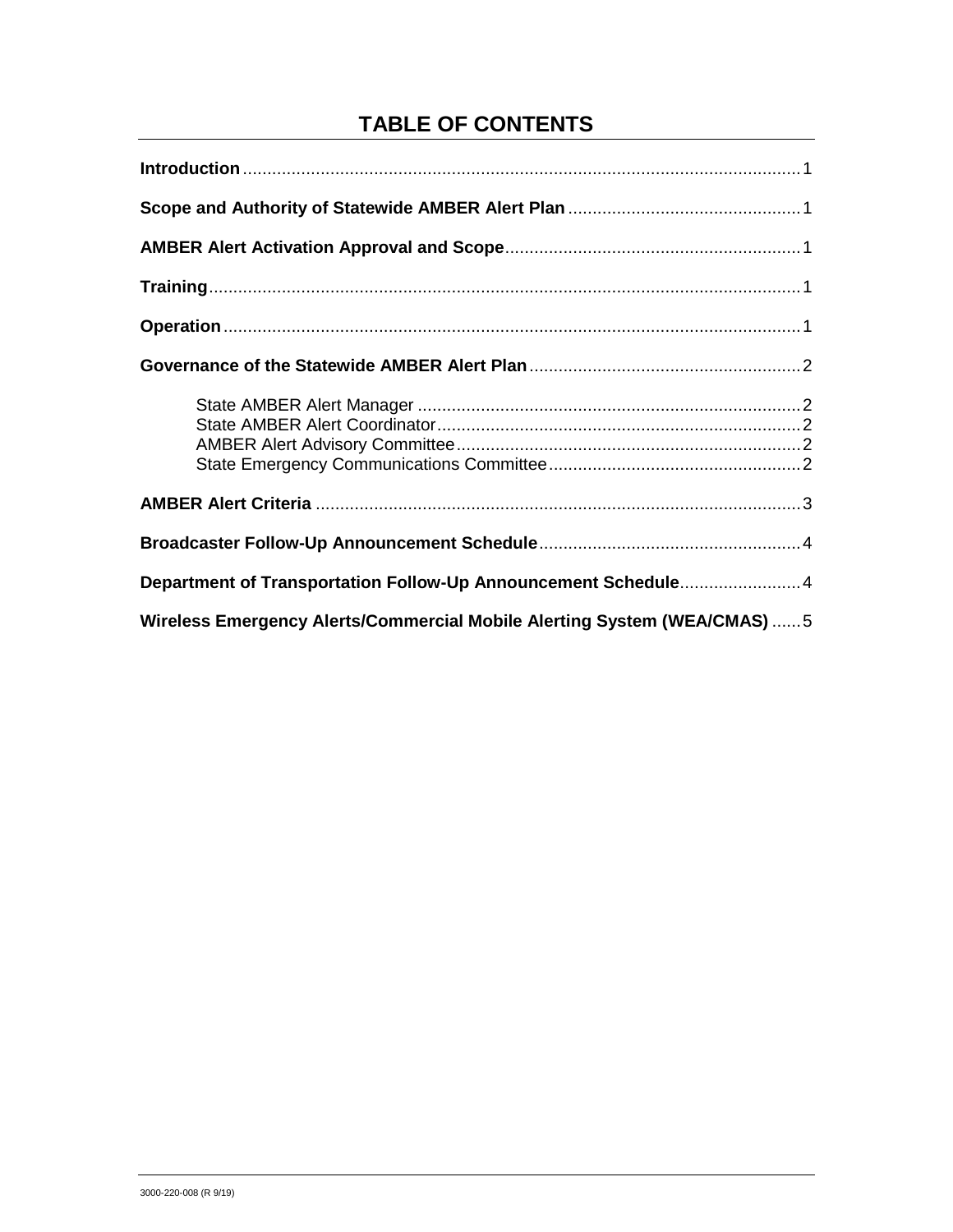

## **1. Introduction**

**AMBER Alert** in Washington is a program of voluntary cooperation among broadcasters; cable systems; social media pages and sites; local, state, and tribal law enforcement agencies; state agencies; and other participants to enhance the public's ability to assist in recovering abducted children. AMBER Alert notification is supported by notification of the public and media through email subscriptions and activation of the Emergency Alert System (EAS). The Federal Communications Commission (FCC) has authorized activation of the EAS for AMBER Alerts using the "child abduction emergency (CAE)" code.

## **2. Scope and Authority of Statewide AMBER Alert Plan**

The Washington Statewide AMBER Alert Plan is authorized by RCW 13.60.010. The Washington Statewide AMBER Alert Plan solely governs and authorizes the use of EAS and other methods available for public notification for AMBER Alerts throughout Washington State.

## **3. AMBER Alert Activation Approval and Scope**

All AMBER Alert activations of the EAS will be statewide in scope.

When a law enforcement agency has determined that an incident may qualify for the activation of an AMBER Alert, the agency will notify the Washington State Patrol Communications Centers (WSPCC). Alert approval will be coordinated between the investigating agency and the WSP AMBER Alert Coordinator whose contact information is maintained by the WSPCC. If the WSP AMBER Alert Coordinator is not able to be reached for collaboration, the approval for the AMBER Alert will rest solely with the primary law enforcement agency.

## **4. Training**

All law enforcement agencies (to include any supporting Public Safety Answering Points, or PSAPs) should complete initial training and/or refresher training on AMBER Alert criteria and how to request an activation.

## **5. Operation**

Following authorized approval of AMBER Alert activation:

- The Washington State Emergency Management Division (EMD) will activate the EAS for an AMBER Alert and is the only agency authorized to do so. EMD shall also send an AMBER Alert ACCESS (A Central Computerized Enforcement Service System) administrative text message.
- The WSP Communications Center for the requesting agency OR the Washington State AMBER Alert Coordinator will make the entry, updates and cancellations via alerting software.
- The National Center for Missing and Exploited Children (NCMEC) call center will receive the AMBER Alert via email. NCMEC, in conjunction with the Federal Emergency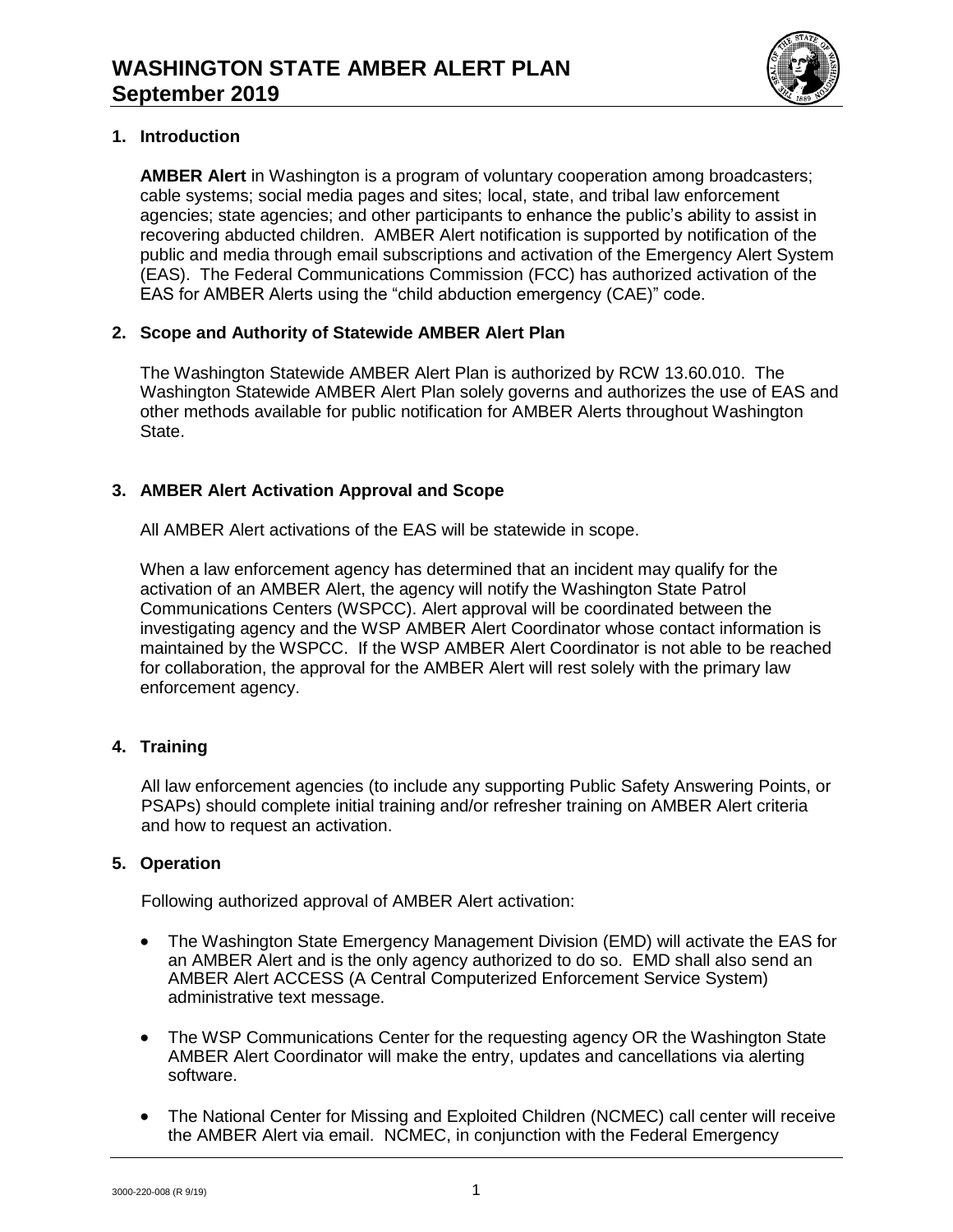

Management Agency (FEMA), will activate the Wireless Emergency Alert/Commercial Mobile Alerting System (WEA/CMAS) between the hours of 7 a.m. and 10 p.m., but ONLY if there is license plate information available to identify a possible suspect vehicle.

• Information will also be posted on the State Patrol Twitter and Facebook pages to assist in dissemination.

The investigating law enforcement agency will identify a point of contact for media and other law enforcement agencies at the time of activation. The Washington State Patrol Government and Media Relations office can be contacted for assistance with the media.

When an incident does not qualify under the criteria for an AMBER Alert, the law enforcement agency may follow the *Endangered Missing Person Advisory (EMPA) Plan*.

The Washington State AMBER Alert Coordinator is the single point of contact for a local law enforcement agency to request an activation of an AMBER Alert in another state. The state receiving the request will evaluate the AMBER Alert criteria and make its own decision whether or not to approve activation of the alert in their state.

The Washington State AMBER Alert Coordinator is the single point of contact for requests for activation of an AMBER Alert from another state. All requests for activation of an AMBER Alert in Washington from an out-of-state law enforcement agency must be submitted to the State Coordinator for evaluation of compliance with the AMBER Alert criteria set forth in this Plan.

#### **6. Governance of the Statewide AMBER Alert Plan**

Local, state, and tribal law enforcement agencies, broadcasters, emergency management officials, and the Department of Transportation combine their efforts through the following Statewide AMBER Alert governance model to recover abducted children:

#### **State AMBER Alert Manager**

The WSP is the lead agency for the Washington Statewide AMBER Alert Plan. The Chief of the WSP is the State AMBER Alert Manager and has final decision-making authority over all aspects of the Statewide AMBER Alert Plan.

While the Chief of the WSP is ultimately accountable for program success, this responsibility is shared with other entities that form the AMBER Alert Advisory Committee.

#### **State AMBER Alert Coordinator**

The AMBER Alert Coordinator is responsible for managing the operations of and procedures for the AMBER Alert notification processes any recommended changes or improvements to the notification methods and process will be made through the AMBER Alert Advisory Committee to the AMBER Alert Manager for approval.

The AMBER Alert Coordinator is also the single point of contact for Washington State with the Department of Justice and the National Center for Missing and Exploited Children in regard to AMBER Alerts.

#### **AMBER Alert Advisory Committee**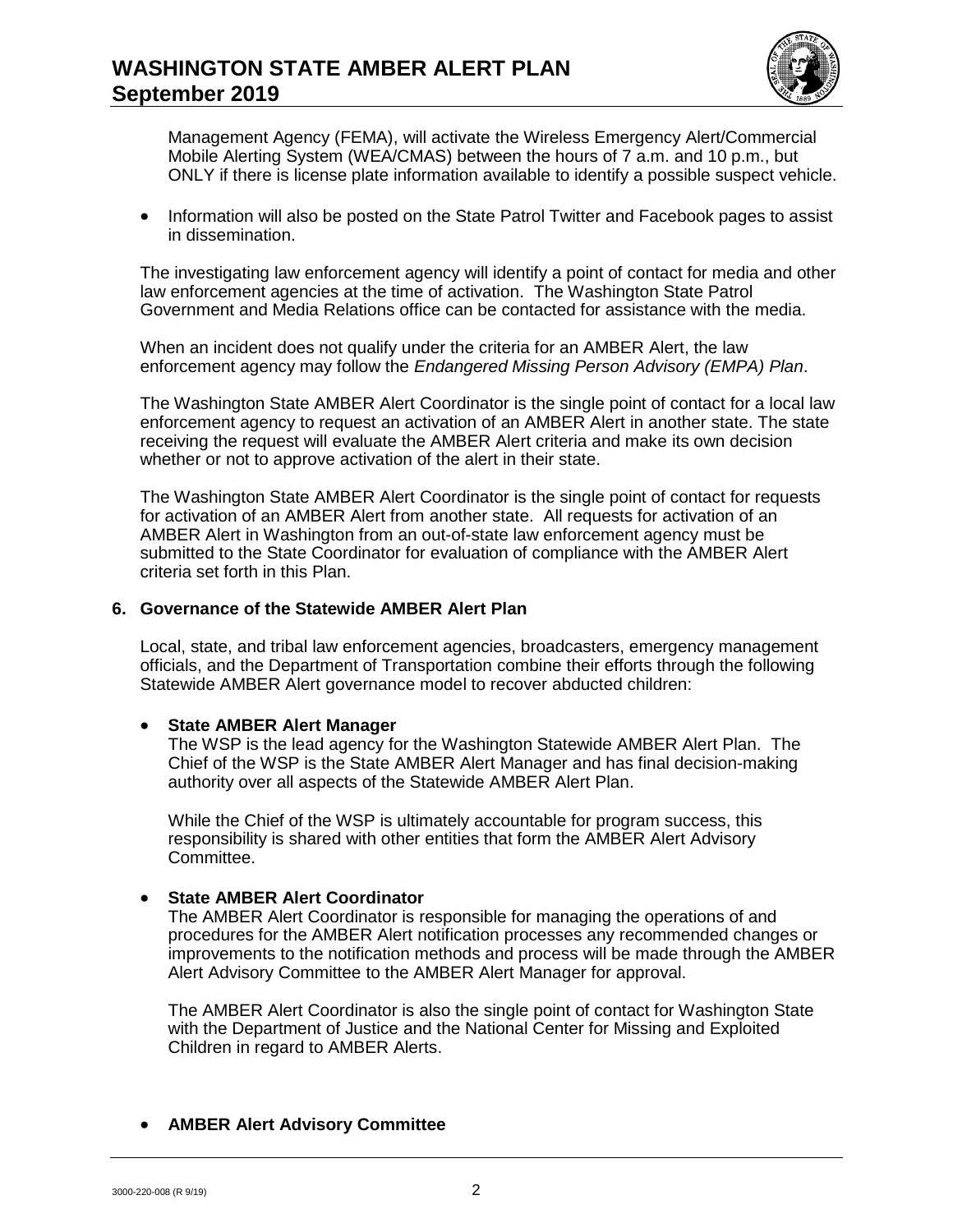

The AMBER Alert Advisory Committee is hereby created as a part of the Statewide AMBER Alert Plan. The Committee provides administrative oversight to develop, implement, review, and recommend revisions to all aspects of the Washington Statewide AMBER Alert Plan. Such recommendations are made to the State AMBER Alert Manager.

The AMBER Alert Advisory Committee shall be chaired by a serving committee member. The AMBER Alert Advisory Committee charter, which shall be approved by the State AMBER Alert Manager, further defines its purpose, authority, and decision-making process. The Committee shall have the same responsibilities with respect to the *Endangered Missing Person Advisory (EMPA) Plan*.

The membership of the Committee shall include representatives from local, state, and tribal law enforcement, broadcasters, a crime victim advocate, the Department of Transportation, the Washington State Emergency Management Division, and such other participants as the Committee, with the approval of the State AMBER Alert Coordinator, from time to time, shall deem necessary.

At the completion of an active AMBER Alert, the local law enforcement agency shall submit a narrative summary of the incident and the alert's role in the recovery to the AMBER Alert Coordinator. This will assist with best practices and required reporting to the Department of Justice completed by the AMBER Alert Coordinator after AMBER Alert activation.

A local law enforcement agency that has initiated an AMBER Alert should conduct a local review of the AMBER Alert with all AMBER Alert stakeholders.

#### **State Emergency Communications Committee**

The State Emergency Communications Committee (SECC) has been delegated authority by the Federal Communications Commission (FCC) to create the State Emergency Alert System (EAS) Plan and manage EAS operations in Washington. Broadcasters must comply with the SECC's State EAS Plan to be in compliance with FCC regulations.

## **7. AMBER Alert Criteria**

All elements 1 through 4 should be satisfied, after considering all the facts and circumstances of the incident, for the incident to qualify as an AMBER Alert.

- 1. The child is under eighteen (18) years of age, is known to be abducted, and is not a runaway or throw away from home.
- 2. The abducted child is believed to be in danger of imminent death or serious bodily injury.
- 3. There must be enough descriptive information available to believe that an AMBER Alert activation will assist in the recovery of the child. (Must include as much of the following information as possible.)
	- Where the abduction took place;
	- A specific physical description of the child [can include clothing worn when last seen; height; weight; age; hair and eye color; hair length; any additional distinguishing physical characteristics];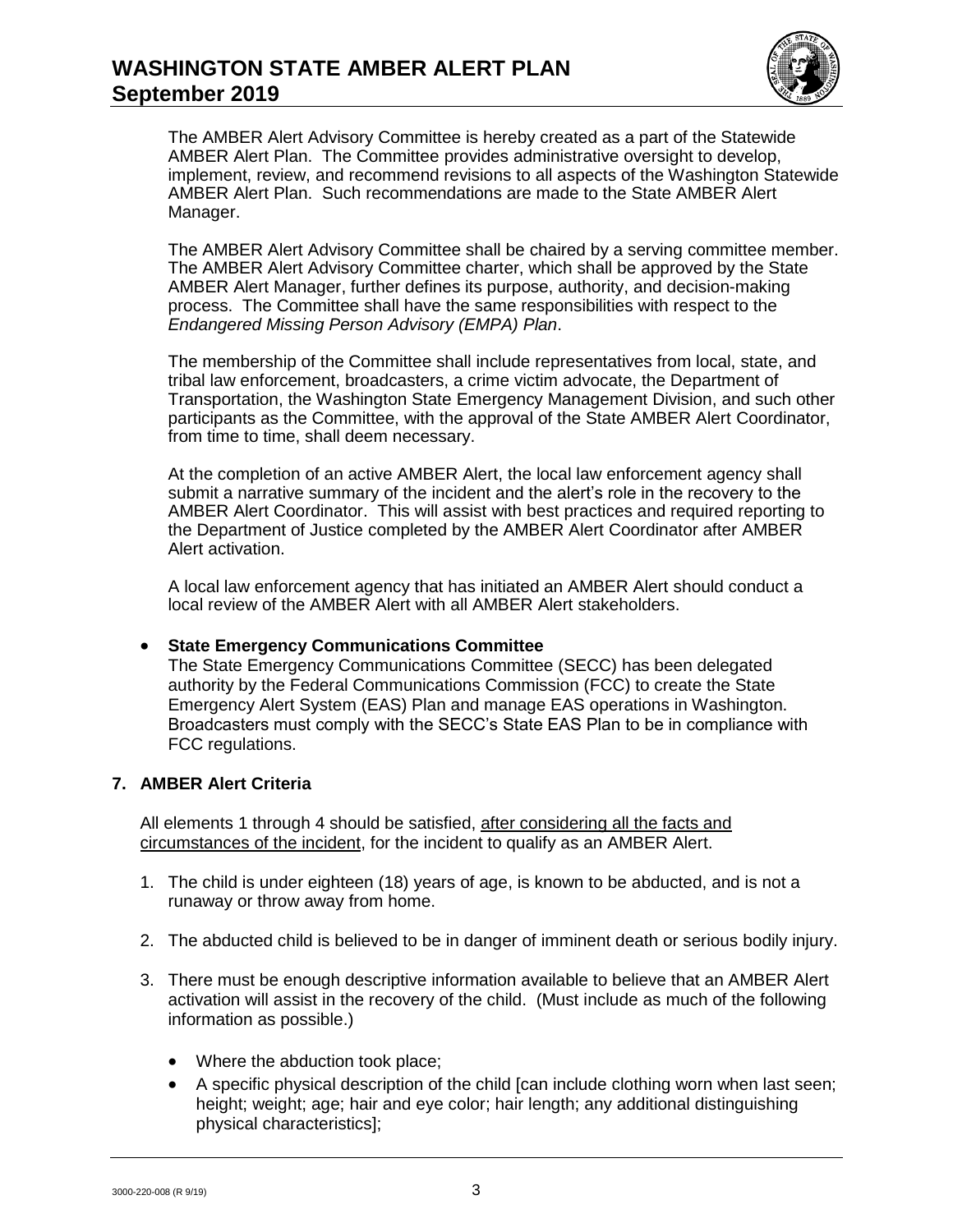

- A physical description of the abductor [can include approximate height; weight; hair color/length; eye/skin color; clothing; any distinguishing physical characteristics];
- Place last seen:
- Description of the vehicle [color, make, model, license number, approximate year (older, newer)].
- 4. The incident must be reported to and investigated by a law enforcement agency and the child, suspect and vehicle information entered into the National Crime Information Center (NCIC) if there is sufficient information available

## **8. Broadcaster Follow-Up Announcement Schedule**

Following the broadcast of the AMBER Alert EAS message through the state relay network and/or other means, the message will be forwarded through broadcast media outlets.

Broadcasters will receive the latest detailed AMBER Alert information and photos via email or fax subscription. New information will be sent as available to broadcasters, law enforcement, the public, and many partners who forward AMBER Alerts to a wide collection of audiences.

#### **9. Department of Transportation Follow-Up Announcement Schedule**

Regional Traffic Management Centers (TMCs) will only respond to a request to activate an AMBER Alert through notification from the WSP, email or fax subscription or upon notification from another Regional TMC that has received notification from the WSP. Once the *initiating* local area WSP District Communications Center has notified the Regional TMC, that TMC is considered the "Initiating TMC."

The Initiating TMC is responsible for ensuring ALL other Washington State Department of Transportation (WSDOT) Regional TMCs have received the AMBER Alert information. Each Regional TMC must be prepared to activate an AMBER Alert upon notification by another TMC, and *without* prior approval of its associated local area WSP District Communications Center.

- There is nothing in the WSDOT AMBER Alert Standard Operating Procedures that suggests a requirement to pre-empt motorist safety messages in order to display an AMBER Alert message.
- It may also be necessary to turn off an AMBER Alert "Variable Message Sign" (VMS) message to display traffic advisory type messages, where motorist safety is concerned, or to shut down an AMBER Alert message on a particular VMS if the display itself creates a traffic hazard.
- Where there is only partial vehicle information available wording on VMS signs and text of "Highway Advisory Radio" (HAR) messages will be a joint decision between the TMC supervisor and the WSP lieutenant or above, in accordance with approved WSDOT AMBER Alert Standard Operating Procedures. WSDOT will not convey AMBER Alert messages when there is no vehicle information available.